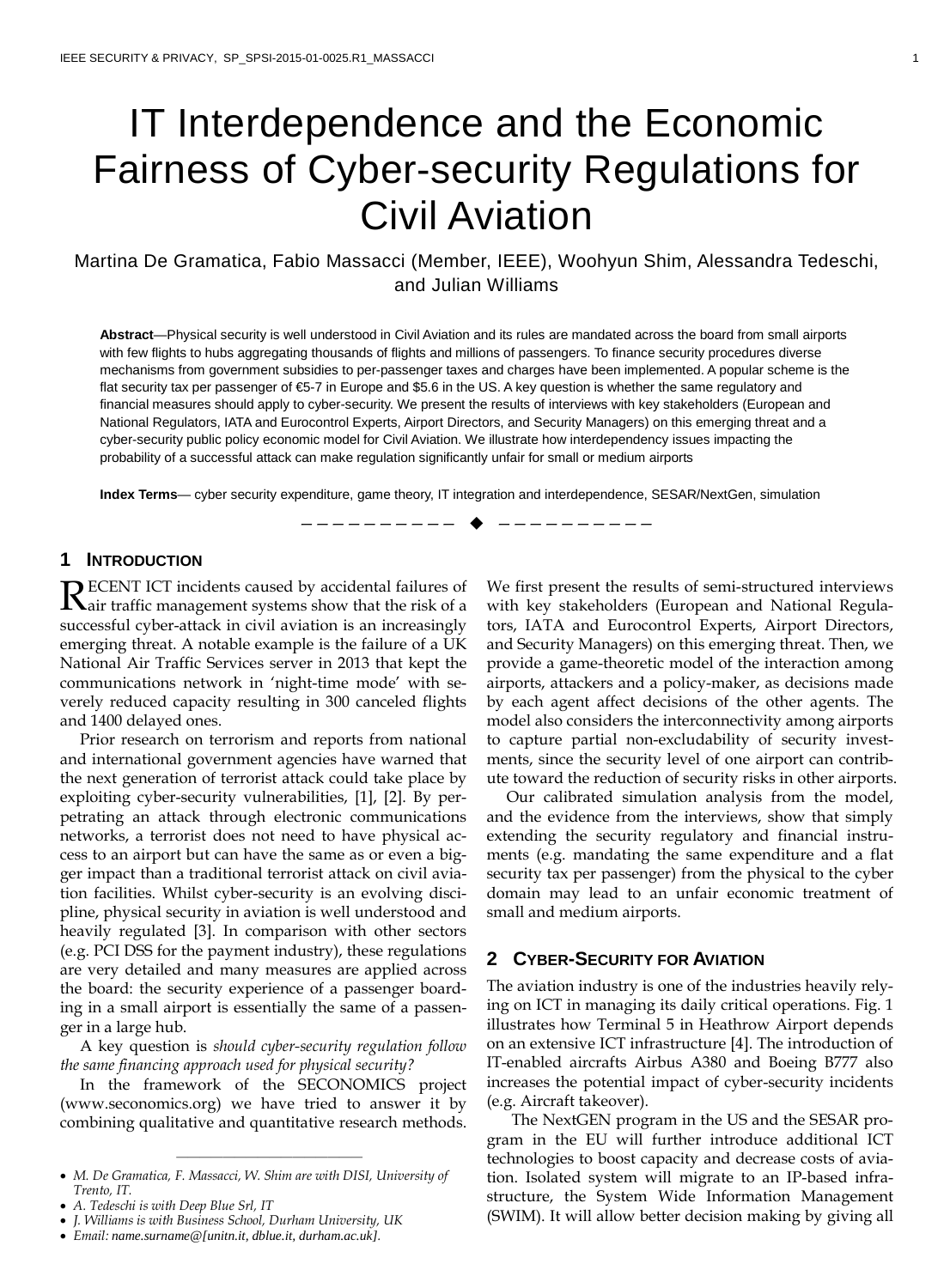

Fig. 1. ICT services and devices used in Terminal 5 of Heathrow airport, U.K. It involves 1,500 camera CCTV systems, 1,100 secure access control points, a wireless LAN with 750 access points, and 2,800 analogue, digital and IP telephones. From [4] with permission from the publisher.

actors more accurate and timely information but it may potentially lead to larger data breaches.

Another innovative concept is the Remote and Virtual Tower (RVT): landing and departure operations at airports are controlled by a central, remotely operated site and the physical view of the airport, originally available from the physical tower, is replaced by virtual reality and remote sensors. The first RVT was announced in November 2014 for Örnsköldsvik Airport in Sweden. RTVs bring significant cost saving but sci-fi scenarios of cybercriminals replacing sensor feeds with fake ones becomes concrete threats. The USA FAA Administrator M. Huerta already acknowledged in 2011 that "*With that evolution [NextGen] the cyber-security risks will increase."*

The Association of Airport Directors [5] has classified cyber-threats into three groups: subvertible IT systems; theft and fraud causing direct financial losses to airlines, airports and passengers; and terrorism. Cyber-attacks in conjunction with physical attacks may be used to increase potency or be the core focus to exploit cyber to physical effect (e.g. by malicious attacks on SCADA or other critical equipment) or to embarrass commercial entities and act as a conduit for a political message.

The aviation sector has started to set new policies to address some of these threats and to promote common cyber-security standard. In 2013, the European Commission issued a document aiming at defying a shared cybersecurity strategy of the cyberspace, encouraging industry to cooperate at the national level and to agree on a set of cyber- security measures among all the EU airports. In 2013, IATA, the international umbrella of airlines, started to develop a toolkit to support airlines in setting up a cyber-security management system.

Yet, few airports have cyber-security measures in place: the main airport of Birmingham (UK's second largest city by population) implemented cyber-security measures through a Corporate Risk Assessment program;

Asheville airport (NC, US, with over 700,000 passengers in 2010) recently adopted its own cyber-security policy to evaluate and handle cyber-incidents [5].

Cyber-security does not come for free, and financing cyber-security will likely use the same mechanisms of traditional security. The US uses a centralized model where security activities are primarily the responsibility of the Transportation Security Administration (TSA). TSA is funded partially through direct taxes, and partly on a general subsidy model: a flat rate tax of \$5.6 per passenger is raised per each flight segment to cover around 40% of the budget. The remaining part is funded by the general budget of the Federal Government [6].

In Europe, there is no common rule for who should pay for security [7], [8]. Some countries (Austria, Finland, Germany, Iceland, Italy, Luxembourg, Norway, Portugal, Spain, Sweden and Switzerland) follow a centralized financing model (states collect taxes and redistribute them to airports for funding security costs), other countries (Belgium, Denmark, France, Greece, Ireland, Netherlands, and the UK) follow a decentralized model (security is the responsibility of the airport under a central authority supervision) and make airports directly pay for security through charges imposed on passengers. Yet, the final emerging outcome is a flat rate levied on a per-passenger basis [7] ranging between  $€5$  and  $€7$ . It is often hardly enough to cover the costs: *"In 12 of the 13 [European] States with operating deficits [...], the airports fund the major proportion of the deficit."* [7, pag.48]. Different considerations are true for the US where essentially the Federal Government is funding the deficit and thus subsidizes unprofitable airports.

Would this financing mechanism be equally adequate for cyber-security regulations?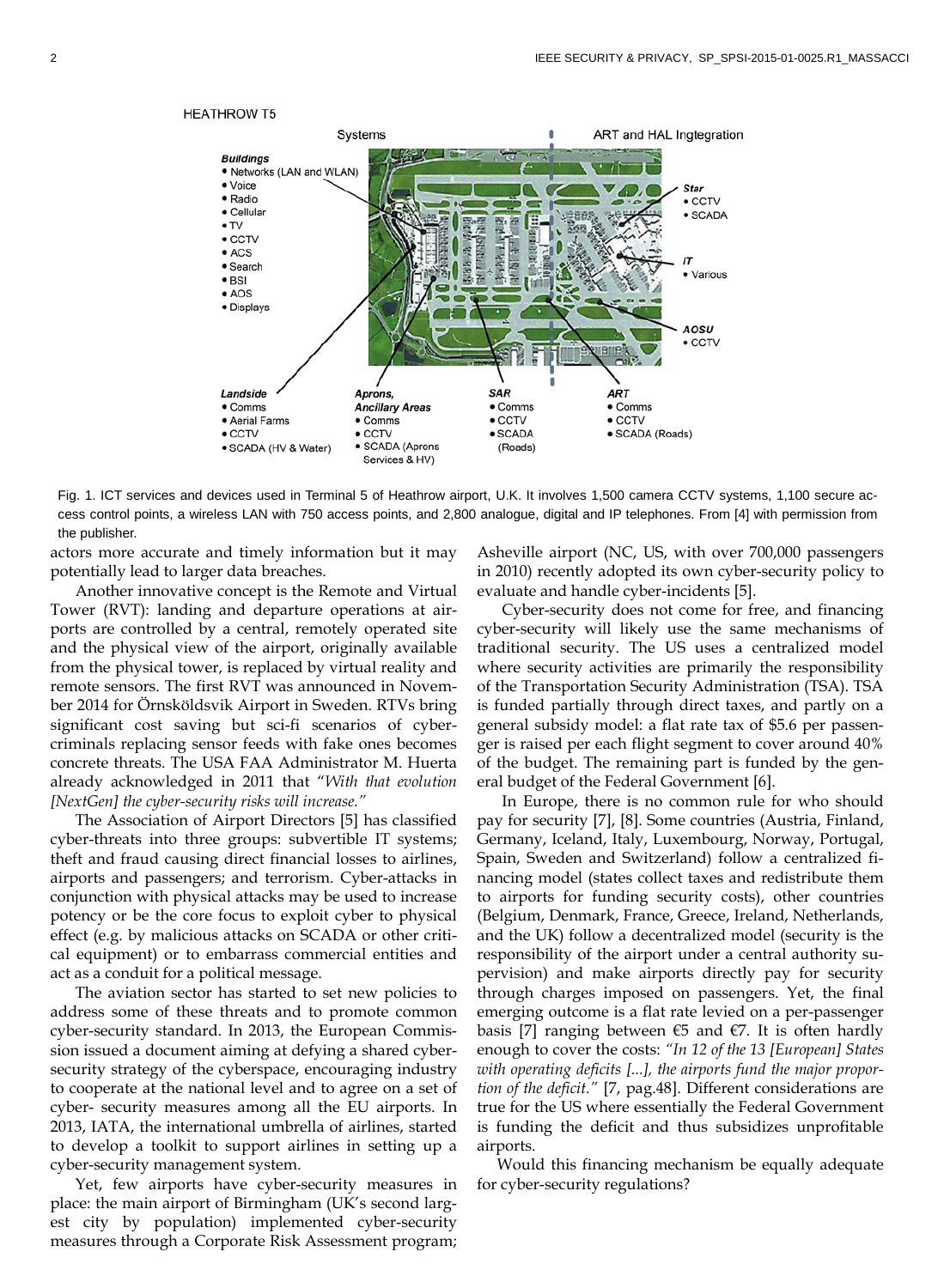## **3 STAKEHOLDERS' VIEWS**

The empirical evidence behind our study has been collected through several interviews with airport stakeholders along the qualitative study design suggested by [9]. We have organized several meetings with over 60 stakeholders, on different topics such as optimal expenditures allocation, effectiveness of security training programs, attack scenarios, etc. Not all interactions could be recorded or transcribed for security reasons (e.g. attacks to the tower). For 19 stakeholders, who agreed to be formally interviewed, we conducted in-depth 30-40 minute semistructured interviews which were recorded with permission and transcribed in anonymous form.

The final 6 interviewees reported in Table 1 have been selected by a purposive sampling method to represent a variety of roles specifically involved in the regulatory aspects of emerging threats in the aviation domain. The aim of these semi-structured interviews was to discuss the main issues related to the emerging threats in the aviation domain, and the effectiveness of security regulation to mitigate these upcoming risks. Opinions and findings from other interviews underlay this study, and clarified security issues and the economic model.

All interviewees agreed that risks from cyber-threats are particularly hard to quantify in terms of features, boundaries and potential consequences, and it is mostly regarded as "unknown" threats. They revealed that the main hurdle towards strategies for effective countermeasures lies in the intrinsic uncertainty of cyber-threats: *"We are aware of the cyber-attack, but so far it is not easy to say what the emerging risks are and what their consequences may be"* [#2], commented an European regulator.

This feature increases the complexity and the limits of the risk assessment and management, and is mentioned together with the high interconnectivity within the sector and among sectors as the factors that may expose the aviation domain to additional vulnerabilities [#1]. The consequences of cyber-attack could therefore be more severe than those of traditional attacks.

Cyber-threats therefore are perceived differently from traditional threats and pose additional challenges in the identification of aviation security regulations that could appropriately cover and address these new risks: *"The issue is that we already envisage a fast and quick change in a lot of processes, like the Air Traffic Management and we have to adapt very quickly to respond to the new threat scenarios. This is becoming more and more challenging. I am not sure that we will be able with the current regulatory framework and the current management of security to move at the same pace than the threats"* [#1].

Due to the international and trans-sectorial nature of cyber-threats, a more trans-border and inter-sectoral collaborative security regulation would be required: "[The problem here is] *the lack of a global framework for cybersecurity in aviation. We need to address cyber-security in avia-* *tion in a more holistic way, meaning all security actors and all aviation players have to be encompassed under the same framework. The regulation has to consider all these aspects"* [#1]. This statement reflects lack or delay of a common policy addressing cyber-security issues: ICAO reported that five major international aviation organizations signed a roadmap towards aviation cyber-security agreement only in Dec. 2014.

The request for broader security regulation is combined with the need for more flexibility, allowing airports to apply it consistently with their specific structure and needs. The prescriptive and static nature of the current normative corpus is strongly criticized mainly by airport managers interviewed [#4, #6], in favor of a more riskbased approach that should consider: "[Additional] *plugins to the normal baseline regulation"* [#3], fitting the specificity of different airports. The preference accorded by the interviewees to a risk-based approach is supported by the need of a contextual, shared and complete risk assessment to be done in collaboration with international regulatory bodies and national aviation authorities: "*There should be evaluations done […by…] ICAO or EU Commission and at a national level by each Government, according to the threats that are expected by those Governments. This is very important to say: threats could vary, there could be high risk in some areas and low risk in other areas"* [#3].

Regulation should be based on the real risk, in order to be effective [#1], a direction toward which EU regulators are trying to move: *"What we are trying to do is to give airports different options to deliver the same outcomes. The small airport may choose to invest more in people than in technology but the big airports may invest more in technology because it is more efficient"* [#2].

A unified but more flexible regulation seems to be a more appropriate policy to cover the current and future threats addressing the aviation domain, mostly in relation to the economic means available by small airports. The current regulation, however, as it is perceived also by ATM experts, seems to favor mainly big airports in the directives: *"If there are regulators which are part of the government authority, and they are consulting with airports for a new decision, big airports have bigger chances than do small airports"* [#3]. The prescriptive application of security requirements mandated by a regulator causes harsh problems of investments for small airports relying on smaller budget [#1, #4, #5, #6], though they must face similar problems tackled by bigger airports and provide the same level of security [#2]. To meet these strict directives, small airports must either claim exceptions and dispensations from the mandated regulation or risk financial losses [#4, #5].

## **4 A REVIEW OF REGULATORY MODELS FOR CYBER-SECURITY**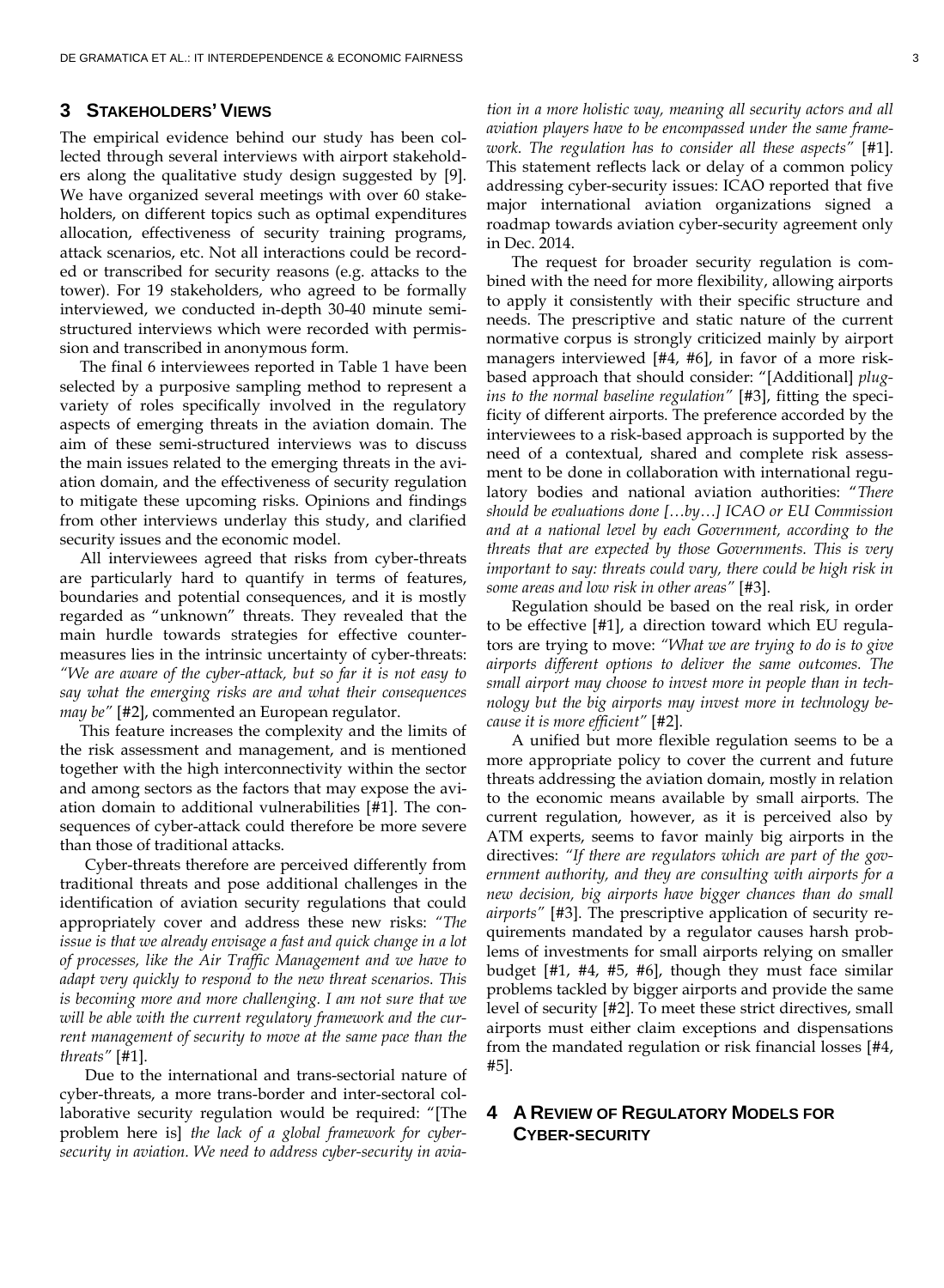|    |                                           | <b>Lation and the filter victor</b>   |                       |
|----|-------------------------------------------|---------------------------------------|-----------------------|
| ID | Role                                      | Institution                           | <b>Interview Date</b> |
|    | Head of ATM Security Unit                 | European Authority for Air Navigation | Nov. 2014             |
|    | <b>EU</b> Aviation Regulator              | <b>EU Directorate for Transport</b>   | Nov. 2014             |
|    | Responsible of Security Training programs | <b>IATA</b>                           | Nov. 2014             |
| 4  | Security Manager and Training Instructor  | Airport and Civil Aviation Authority  | Dec. 2014             |
| 5. | Security Manager                          | Airport                               | Dec. 2014             |
| 6. | Security Manager                          | Airport                               | Dec. 2014             |

TABLE 1 Participants to the Interviews

While the previous literature has made contributions in the field of economics of cyber-security, there has been no application that particularly studies an issue on fair cost allocation for cyber-security in civil aviation. In other research domains, many authors have studied the issues of fair cost allocation (e.g.,  $[10]$ ,  $[11]$ ,  $[12]$ ). They mainly argue that, since large-scale networks consist jointly of many agents and complex traffic flows, the design of networks should consider not only the minimization of total costs but also the fair allocation of these costs in order to achieve a high level of efficiency. For example, in the field of civil aviation, O'Kelly [11] and Thomson [12] investigate an efficient solution for fair cost allocation in airport networks.

In the cyber-security domain, research using a gametheoretical model has recently started to receive huge interest by the research community. Since the pioneering contributions by scholars, such as Varian [13] and Anderson [14] several scholars have employed game-theoretic approaches to illustrate issues related to cyber-security. In particular, a new focus on attacker and target strategic interactions in game-theoretic model has been recently proposed. For example, Ioannidis et al. [15] pay their attention to externalities and the interactions between attackers and defenders in a security environment. They analyze the incentives of defenders to make investments in security, and identify a role of a policy-maker for structuring socially optimal security investments.

Another point that has recently drawn attention of researchers and practitioners in cyber-security [16], is a policy design principle for establishing and maintaining a sound cyber-ecosystem. The growing role of the governments in cyber-security has been recognized, but there has been little agreement on which policy design should be employed. In a companion paper in SECONOMICS Deliverable 6.4 we discuss the implications for policymakers behind the choice between risk-based and rulebased regulations.

In this study, we try to link the above-mentioned fields together. Specifically, building on [15], our model considers various airports operating and making security investments jointly in the network, and includes the interaction between and among airports, attackers and a policy-maker, and the role of attacker behavior in analyzing airports' strategic investment decisions. Using a simulation technique, we then explore whether current security regulation can apply to cyber-security from the perspective of economic fairness.

Traditional cyber-security models make a reasonable assumption that permits mathematical tractability: the absence of interdependence. In the economic jargon they assume no direct positive externalities. The only externalities are those manifested by the strategic interactions of the agent in the game.

This is definitely *not* true in Civil Aviation. Airports are definitely independent legal entities, but are interconnected by construction and such interdependence can be approximately measured by traffic volumes among airports. In the physical domain this is part of the day-byday experience of passengers: a security check in a spook airport makes it possible to land in a hub airport and continue to a connecting flight without going through security again. The regulation mandating a security checkpoint at all airports creates *positive* externalities for the connecting hub airport.

When a policy coordinator is present, airports can exploit potentially positive security externalities, such as common frontiers and standards. Traditional studies assume that financing follows regulations but, as indicated in both interviews [#1, #4, #5, #6] and domain studies [7], state-mandated security requirements and global financial mechanisms can be inconsistent and cause a cost allocation problem among airports. By employing a game theoretic model we provide a quantitative evidence that the extension of the current policy to cyber-security might undermine the fairness in the network.

## **5 A CYBER-SECURITY ECONOMICS MODEL FOR CIVIL AVIATION**

We assume that airports are divided in categories, indexed by *i*. For tractability we assume that airports within each category are identical and when faced with the same set of information make identical choices. A natural classification of airports is to use traffic volume of the airport: large airports (*i*=1) are hubs with highest traffic; medium airports (*i*=2) are airports feeding large hubs and working also as "small-scale" hubs for small airports; and small airports (*i*=3) as outlying airports with very low traffics. From observation of the clustering of traffic, we believe that three types are sufficient to capture the cross sectional variation in airport. From the traffic data of 509 European airports [17], around 3% of the airports are large airports (15 airports), 10% are medium airports (50 airports) and the rest are small airports (444 airports). The difference in scale among them is illustrated in Table 2.

Each airport would like to minimize its expected loss:

$$
U(i) = \sigma_i(X, n_i)L_i + x_i.
$$
 (1)

where  $X = \langle x_1, \ldots, x_i, \ldots \rangle$  represents the investments of all airports, *<sup>i</sup> n* the number of attackers per airport of type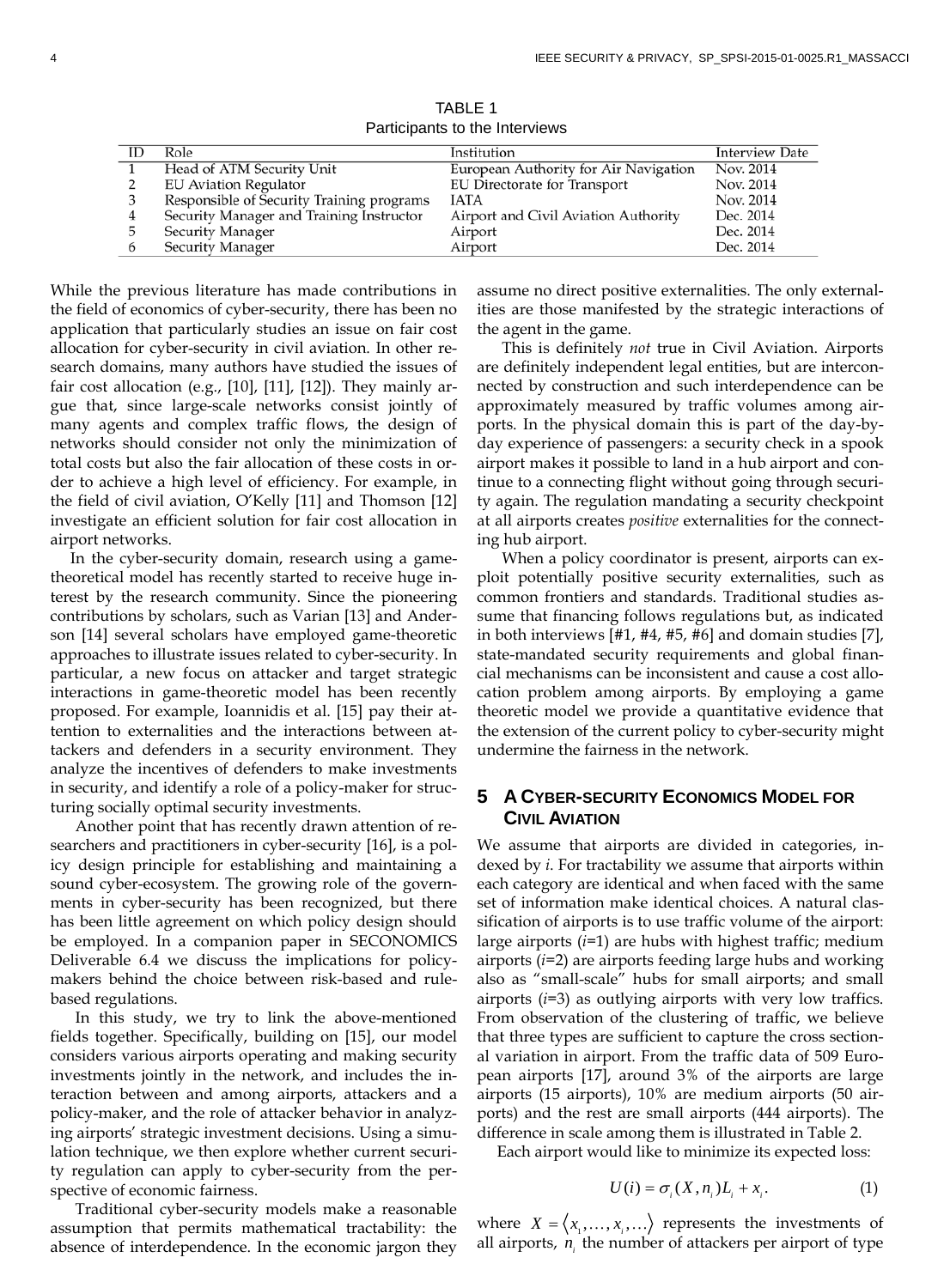|                                                                                                                               | #pass/year |          | Average Traffic/day |                | #pass/day coming from |        |
|-------------------------------------------------------------------------------------------------------------------------------|------------|----------|---------------------|----------------|-----------------------|--------|
|                                                                                                                               |            | #flights | #pass               | Large Airports | Medium                | Small  |
| Large (e.g. Munich, DE)                                                                                                       | 37.7M      | 680      | 101.370             | 18.182         | 48.205                | 34.983 |
| Medium (e.g. Verona, IT)                                                                                                      | 2.7M       | 222      | 7.397               | 3.226          | 1.467                 | 2.704  |
| Small (e.g. Ancona, IT)                                                                                                       | 0.5M       | 20       | 1.479               | 565            | 652                   | 262    |
| unich is the second bub of Luftbanes in Cormany the 7th European Airport and 27th worldwide: Verone, in a touristic (industri |            |          |                     |                |                       |        |

TABLE 2 Traffic Information on Sample Airports

Munich is the second hub of Lufthansa in Germany, the 7th European Airport and 27th worldwide; Verona, in a touristic/industrial region in Northern Italy, is a "feeder airport" for the Lufthansa's hubs and other national carriers (e.g. British Airways) and some low-cost airlines; Ancona's airport, in a touristic region on the Adriatic Sea, is only served by Lufthansa, the national carrier Alitalia and three low cost airlines (e.g. Ryanair).

*i*, *L* the loss of the airport and  $\sigma$  the probability of a successful attack.

Rational attackers will participate in an attack as long as the deterministic cost of entering the market for attacks is lower than the expected profit. At the equilibrium, the entry/exit condition should be:

$$
\sum_{i=1}^{N_{Dpos}} \sigma_i(X, n_i) R_i \cdot n_i = C.
$$
 (2)

where  $\sigma_i R_i$  is the expected reward for the fraction of  $n_i$ attackers on the airport of type *i*, and *C* is the cost of mounting an attack to the airport network. The Nash equilibrium is determined by solving simultaneously the equations above for all  $x_i$  and  $n_i$ .

The key issue is to identify an appropriate functional form for  $\sigma_i$ , the probability of successful attacks. Our proposal contains four factors capturing some important socio-economical features.

$$
\sigma_i(X, n_i) = A_i \cdot n_i^{\beta} \cdot e^{-\alpha_i x_i} \cdot e^{-\sum_{j=1}^{n} \sigma_{ij} \delta_{ij} x_j}.
$$
 (3)

The first three factors have been already used in the economics of cyber-security literature. The factor  $A_i$  is the probability that an attack made against type *i* airport is successful when there is no additional cyber-security expenditure. It essentially captures the preferences of the attacker for some type of airports over another. In general  $\sum_i A_i$  ≤ 1 as an attacker might prefer other alternatives (e.g. hack a power station). The factor  $n_i^{\beta}$  tells how an increase in the marginal number of attackers multiplies the chances of success. For  $\sigma$  to be a probability, the fraction of attackers across airports has to be less than unity, on which all stakeholders agreed.

The factor  $e^{-\alpha_i x_i}$  captures the effectiveness of security investments such that i) increasing  $x_i$  diminishes  $\sigma_i$  but ii) the marginal benefit of additional  $x_i$  decreases with the investment. All stakeholders agreed that investments do not scale linearly: after investing a million euro, any additional euro yields a negligible benefit; only a very large additional investment brings visible changes.

The fourth term is our innovative contribution. It has the same shape of the third factor (so property i) and ii) holds), and captures the security externalities:  $\delta_{ij}$  shows the extent to which the security level of a target airport type depends on the security level of other types of airports;  $\tau_{ii}$  represents an actual structural characteristic of the relationships between different types of airports in the aviation ecosystem.

Notice that  $\sigma_i L_i$  decreases as  $x_i$  rises, and increases as  $n_i$  rises, yet at the same time the "loss" due to  $x_i$  increases. So airport *i* seeks a sweet spot where the security expenditure is not so high, but still high enough to discourage attacker (low *n*<sub>i</sub>) and minimize expected losses (low  $\sigma_i L_i$ ). Furthermore, the investments of other airports  $x_i$ may have beneficial effects and thus airport *i* might decide to lower its investment  $x_i$  by reaping the beneficial effects of those who invest. The parameters are summarized in Table 3.

To analyze the game we first consider a case without a policy-maker: type *i* airports choose  $x_i$  based only on their private incentives and do not consider ecosystem externalities ( $\delta_{ii} = 0$ ). The corresponding Nash equilibrium might not be socially optimal as each airport makes an investment decision non-cooperatively to minimize its own expected loss.

Next, we then introduce a policy-maker in the game. Since he prioritizes building socially desirable security conditions, he will consider externalities ( $\delta_{ij} \neq 0$ ). The policy-maker has a single composite objective function consisting of all airports' expected loss functions  $\sum_{i} W_{i}U(i)$ , and shapes a policy to drive all airports' decisions toward the Pareto optimum.

A "political" problem here is that security financing may not follow the mandated security measures and thus the chosen levels of security investments might not be allocated fairly: a policy regulating security investments is Pareto-efficient but some airports might be imposed to carry a significantly heavier burden than they would bear by acting on their private incentives. This might need to be addressed by redistributive measures.

#### **6 SIMULATION OF POLICY IMPACT**

The Nash equilibrium in the absence of interdependence can be analytically solved whilst the equation for the social optimum combines transcendental and linear terms and is not analytically solvable. The socially optimal solution must be found numerically by simulation.

For the simulation, various parameters are inputted from the airport information (e.g. Table 2). *Li* is estimated from the number of days of potential airport shutdown and canceled flights. From studies on natural disasters [18], [19], we assume that a successful attack results in  $\epsilon$ 50K loss per canceled flight for at least seven days. By multiplying for the number of daily flights,  $L_i$  is  $\epsilon$ 238M for a large airport, €77.7M for a medium airport, and €7M for a small airport. Some losses can be transferred to airlines. Yet, airlines will eventually abandon an airport and move elsewhere if the cost transfer from the airport is considered financially unviable. A policy makers would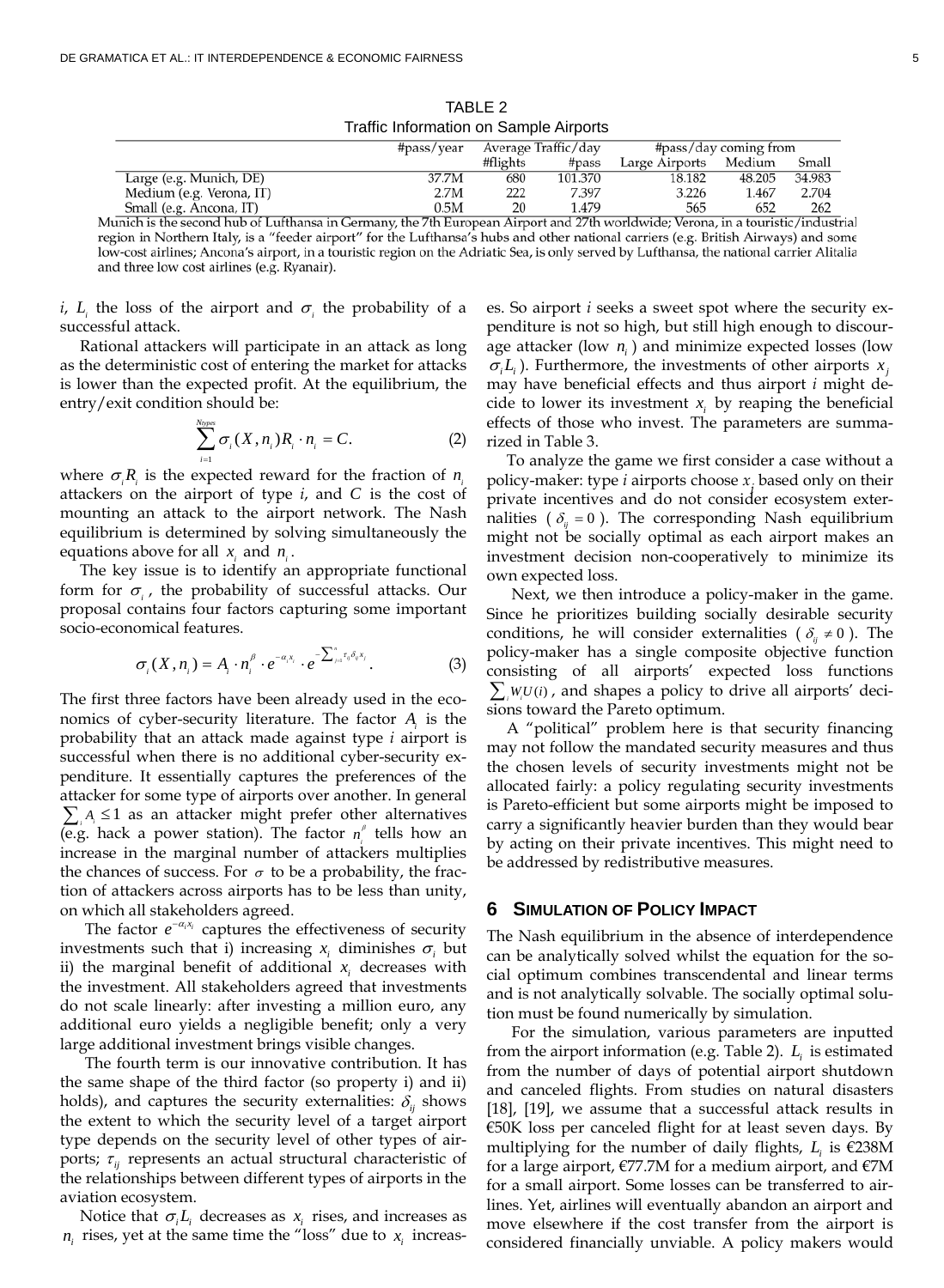TABLE 3 Description of Model Parameters

|            | Airports and Attackers                                 |               | Policy-maker and environment                                            |
|------------|--------------------------------------------------------|---------------|-------------------------------------------------------------------------|
| Li         | Airport's losses for successful attack                 |               | Social planner's weight for Type <i>i</i> airport                       |
| $R_i/C$    | Attacker's reward/cost ratio for successful attacks    |               | Fraction of type <i>i</i> airports                                      |
| Ai         | Airport's baseline risk                                | $\tau_{ii}$   | Fraction of traffic volume between types i and j airports               |
| $\alpha_i$ | Airport's marginal risk reduction by additional $x_i$  | $\delta_{ij}$ | Interdependence coefficient between type $i$ and $j$ airports           |
|            | Elasticity of success when num. of attackers increases |               | Prob. of successful attack on target i given $x_1 \ldots x_n$ and $n_i$ |
| $x_i$      | Airport's security investment                          |               | Number of attackers per target i                                        |

also include loss of life as well as damage on society as a whole, yet those losses would be immaterial to the particular airport where the incident takes place, and could be treated as constants.

We calculate  $\tau_{ij}$  as the ratio  $(I_{ij} + I_{ji}) / \sum_i \sum_j I_{ij}$  where  $I_{ii}$  denotes total number of inbound traffic from type  $i$ airports to type *j* airports. In rough terms 10% of the ongoing traffic of a large airport goes to other large airports and 27% goes to medium airports (confirming the business model of hub-and-spook). However, this 10% is shared among only 15 airports whereas the remaining 63% is shared among over 350 airports. The bulk of the traffic goes to medium and small airports in aggregate but each airport only benefits for a small fraction of it.

Some parameters cannot be directly estimated and must be calibrated from other data. For the baseline risk *Ai* , most stakeholders agreed that attackers would simply chose a well-known, nearby airport. Thus, we assume the chances of selecting an airport to be inversely proportional to the number of airports of that type as the more "identical" airports there are, the less likely is an airport to be selected:  $A_i = (1/N_i) / (\sum_{i=1}^{n} 1/N_i)$ . As a result, we get  $A_1 = 0.750$ ,  $A_2 = 0.225$  and  $\overline{A_3} = 0.025$ . This is a worst case scenario because  $\sum_i A_i = 1$ : in absence of additional protection measures some airport will be *surely* cyberattacked. This is not necessarily true and lower values for *Ai* might be used if some information about the intrinsic preference for airports over other targets is available.

To identify  $\alpha_i$ , recall that it captures the effectiveness of security countermeasures mandated by the policy makers. They are unwilling to have a serious incident before *d*, days and will likely require technologies such that the probability of accidents is below the threshold

$$
\sigma_i \cdot I_i \le \frac{1}{d_i} \tag{4}
$$

where  $I_i$  is the number of inbound flights per day. We can then use (4) to rewrite (3) as

$$
\alpha_i = \frac{\log d_i + \log I_i + \log A_i}{x_i}.\tag{5}
$$

Equation (5) makes it clear that  $\alpha_i$ , as mandated by the policy maker, depends from the policy makers acceptable  $d_i$  and its expectation on the attractiveness  $A_i$  of airports as targets. All interviewees stated their ideal target as "never", so  $d_i$  should be at least a decade:  $d_i = 10 \times 365$ . To identify  $x_i$ , we use directly the average value of the

security tax per passenger  $\epsilon$ 6. Hence  $\alpha_1 = 0.071$ ,  $\alpha_2 = 0.766$ ,  $\alpha_3 = 2.786$ . The interviewed regulators indicated that they regard all airports equally. We therefore set  $W_1 = W_2 = W_3$ .

Lastly, we must calibrate parameter values for attack-

ers. As for a point estimate of  $R / C$ , since a cyber-attack on an airport can draw nationwide, or even worldwide attention, we assume that such reward is 10-fold the cost.

Using a similar assumption in [15],  $\beta$  is considered to have the value of 0.1 as cyber-attackers' efficiency is relatively high due to the characteristics of cyber-attack. To investigate whether the security expenditures imposed by the policy-maker are fair we run the following experiment:

- 1) We start from a small interdependence coefficient  $\delta_{ii}$  =0.1% because the SESAR/NextGen envisaged interconnection has yet to be fully operational.
- 2) We progressively increase the interdependence coefficient up to 20%.
- 3) For each value of  $\delta_{ij}$ , we calculate the optimal investment per passenger that a policy-maker could fix by accounting for positive externalities.
- 4) We compare this investment with the investment that airports would make without social intervention (Nash Equilibrium).

Fig. 2 (a,b,c) illustrates what happens if  $\delta_{ij}$  increase simultaneously for all airports. As  $\delta_{ij}$  increases, for example by implementing IT-based interconnected networks such as SWIM (i.e.,  $\delta_{ii}$ =20%), the social optimal expenditures make medium and large airports invest much less in security than small airports, comparing to Nash equilibrium security expenditures. Medium and large airports get greater benefits from the rule than small airports. With limited interconnection they will be forced by the policy-maker to spend more  $(\epsilon 10)$  than they would spend if let on their own (€8 at the Nash equilibrium) and well *above* the €6 current tax they are receiving from the government. So, they are actually paying more than they would. Only at 15% of  $\delta_{ij}$ , they break even with the government tax. In contrast, big airports security investments are globally high but, per passenger, are well below the €6 government tax. They are profiting from security charges.

The degree of  $\delta_{ij}$  may also change unevenly between airports of different types. For example, (d), (e) and (f) in Fig. 2 show a case where the policy-maker enacts a regulation that increases interdependence between large and small airports,  $\delta_{13}$ . A paradigmatic case is the deployment of RTVs whereby small airports are controlled by a remote control center which is likely to be located at a large airport. In this case, the unfairness in security expenditures becomes severe since a cost burden on small and large airports gets much less than Nash equilibrium while medium airports are not affected by the regulation and are made to invest more than Nash equilibrium. Large airports and to some extent small airports benefit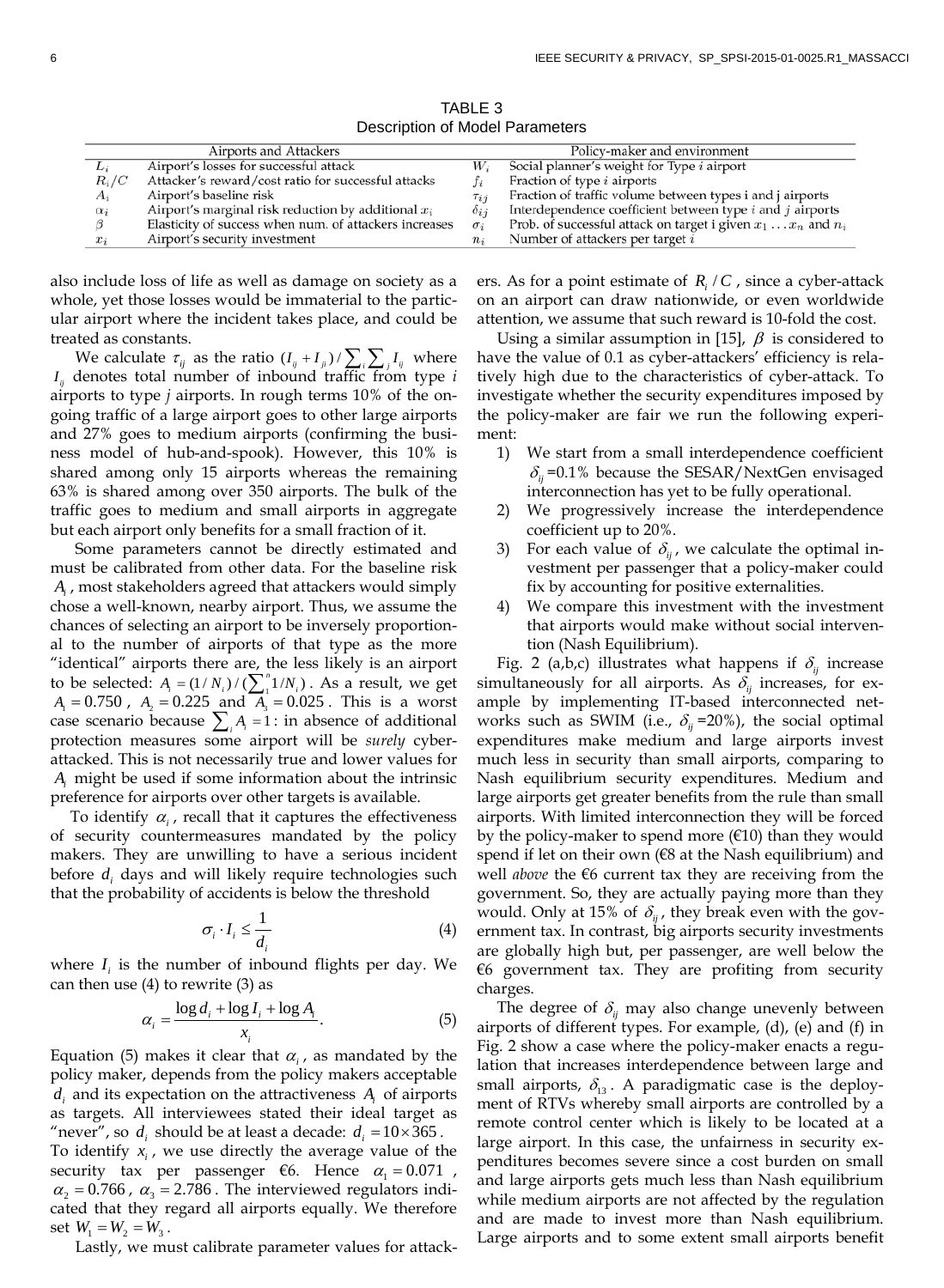

Solid line represent the optimal expenses calculated by a policy-maker accounting for interdependency, dotted line is Nash equilibrium. The interdependence increases equally among all airport types. Smaller airports have the unfairest treatment they have to pay more than the  $\epsilon$ 6 received from taxes. Big airports make a large profit from a fixed  $\epsilon$ 6 security charge.



airport ends up with an unfair burden. They can't recover their costs from the €6 flat charge. After 8% increase in interdependency small airports start making a profit over the €6 charge. Big airports make a profit anytime but smaller than above.

Fig. 2. Effects of changes in interdependence coefficient.

from the RTV deployment.

To check the robustness of our findings we conducted additional simulations by varying several parameter values, for example, changes in  $\alpha_i$  by decreasing  $d_i$  to 5×365, by making  $A_2$  or  $A_3$  higher than  $A_1$ , and by having *Ri* to be between 1-fold to 20-fold the cost. There was no qualitative change in the findings. The intuition for this result can be seen from the last three columns of Table 2: the massive imbalance in term of traffic between airports cannot be compensated by reasonable variations in the model parameters.

#### **7 GUIDANCE RECOMMENDATIONS**

This study offers a contribution to the ongoing discussion on cyber-security in civil aviation.

The simulation analysis shows that a policy-maker might ask smaller airports to spend more on cybersecurity per passenger than larger airports do as security IT interdependence increases. Essentially, the power-law distribution of passenger traffic is such that the large airports benefit from IT interdependence and from the cyber-security investments of small airports. Small airports become net contributors to the social good.

This unfairness in cost allocation for cyber-security becomes more severe under the current security financing rule of a flat security fee per passenger. In this situation, the larger airports might actually make profits out of security fees while smaller airports will have to subsidize security costs from other revenues.

In summary, using a current financing mechanism for cyber-security might not be suitable for allocating a joint and fair cost burden among airports as it may overburden some airports. Cyber-security regulation should identify redistribution mechanisms of either security costs or security taxes. One of such mechanisms could be sharing the security revenues between hubs and their feeder airports.

Similar considerations would apply to the cybersecurity costs in other industries where there is interdependence and massive disproportion in interconnectivity such as for internet service providers and aggregators

#### **ACKNOWLEDGMENT**

This work has been partly funded by the European Union's 7th Framework Programme under grant agreement no 285223 - SECONOMICS (www.seconomics.org). We would like to thank the anonymous reviewers for their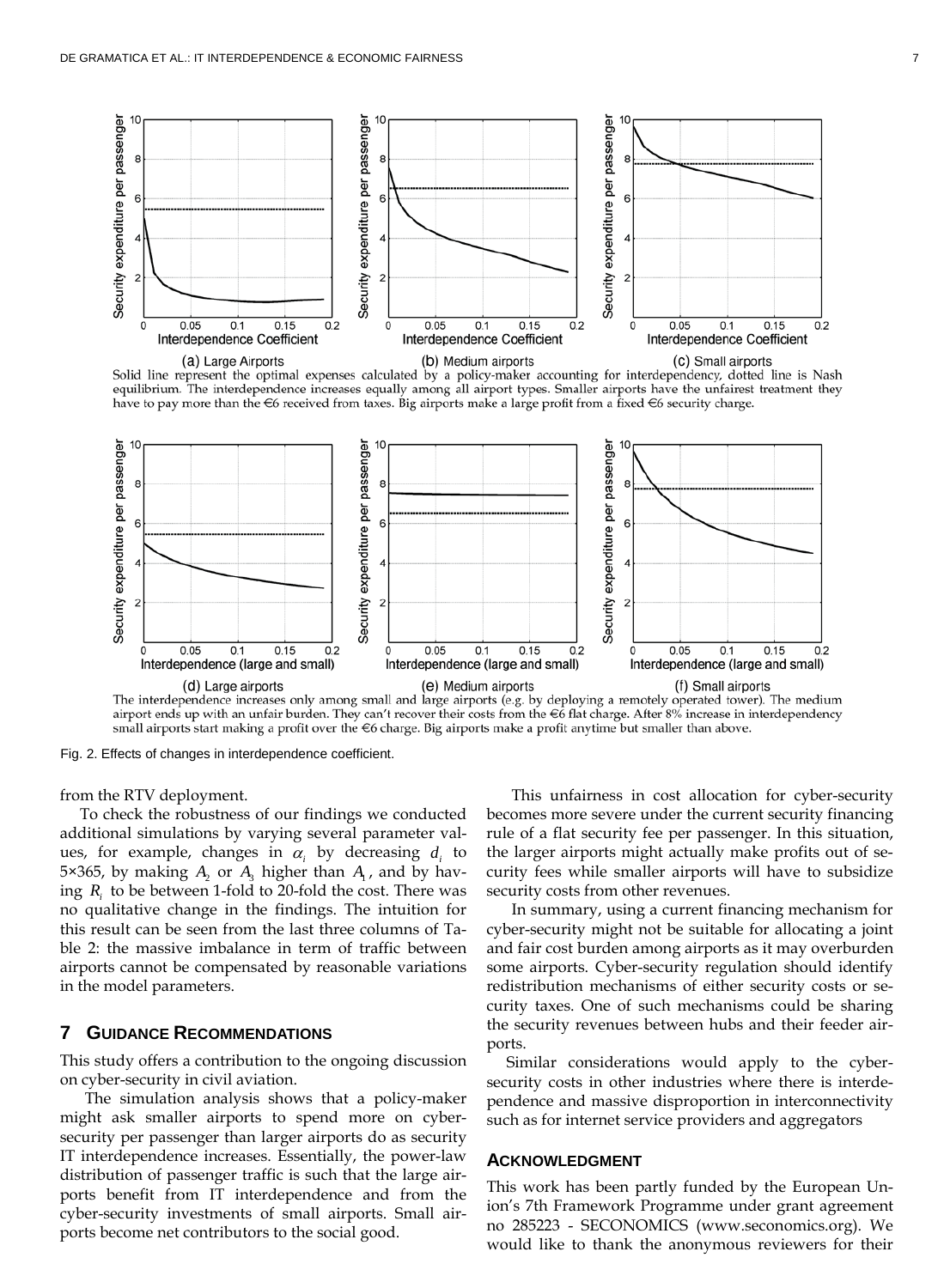useful comments and the participants to the stakeholders validation activities for their insights.

#### **REFERENCES**

- [1] H. C. Chu, D. J. Deng, H. C. Chao, and Y. M. Huang, "Next generation of terrorism: Ubiquitous cyber terrorism with the accumulation of all intangible fears." *Journal of Universal Computer Science*, vol. 15, no. 12, pp. 2373–2386, 2009.
- [2] G. Ariely, "Knowledge management, terrorism, and cyber terrorism," *Cyber warfare and cyber terrorism*, 2008.
- [3] International Civil Aviation Organization, "Security safeguarding international civil aviation against acts of unlawful interference," ICAO, Montreal, Canada, Tech. Rep. Annex 17 (8ed), 2006.
- [4] C. Cook, "Heathrow terminal 5: An it infrastructure success story," *Airports International*, November 2010.
- [5] Airport Council International, "Cyber security: Potential impact on EU airports," ACI, 2014.
- [6] "Airline taxes in America: Get ready to pay more," *The Economist*, January 2014.
- [7] Irish Aviation Authority & Aviasolutions, "Study on civil aviation security financing," Irish Aviation Authority & Aviasolutions, 2004.
- [8] R. Falconer, "Revised EU regulatory framework for aviation security agreed," *Airport Business*, 2008.
- [9] J. A. Maxwell, "Designing a qualitative study," in *The SAGE Handbook of Applied Social Research Methods (2nd Ed.)*, L. Bockman and D. Rog, Eds. SAGE Publication Inc., CA, 2009, pp. 69–100.
- [10] D. Skorin-Kapov and J. Skorin-Kapov, "Threshold based discounting networks: The cost allocation provided by the nucleolus," *European Journal of Operational Research*, vol. 166, no. 1, pp. 154 – 159, 2005.
- [11] M. E. O'kelly, "A quadratic integer program for the location of interacting hub facilities," *European Journal of Operational Research*, vol. 32, no. 3, pp. 393 – 404, 1987.
- [12] Thomson, William, "Cost allocation and airport problems," Rochester Center for Economic Research, Working Paper, 2007.
- [13] H. Varian, "Managing online security risks," *New York Times*, 2000.
- [14] R. Anderson, "Why information security is hard an economic perspective," in *Computer Security Applications Conference, 2001. ACSAC 2001. Proceedings 17th Annual*. IEEE, 2001, pp. 358–365.
- [15] C. Ioannidis, D. Pym, and J. Williams, "Sustainability in information stewardship: Time preferences, externalities, and social co-ordination," in *The Twelfth Workshop on the Economics of Inforamtion Security (WEIS 2013)*, 2013.
- [16] National Institute of Standards and Technology, "Request for information: Developing a framework to improve critical infrastructure cybersecurity, 78 fed. reg. 13,024," 2013.
- [17] S. Vitali, M. Cipolla, S. Micciche, R. Mantegna, G. Gurtner, F. Lillo, V. Beato, and S. Pozzi, "Statistical regularities in ATM: network properties, trajectory deviations and delays," in *SESAR Innovation Days*, 2014.
- [18] International Air Transport Association, "IATA economic briefing: The impact of hurricane sandy," International Air Transport Association, 2012.
- [19] P. Brooker, "Fear in a handful of dust: aviation and the icelandic volcano," *Significance*, vol. 7, no. 3, pp. 112–115, 2010.